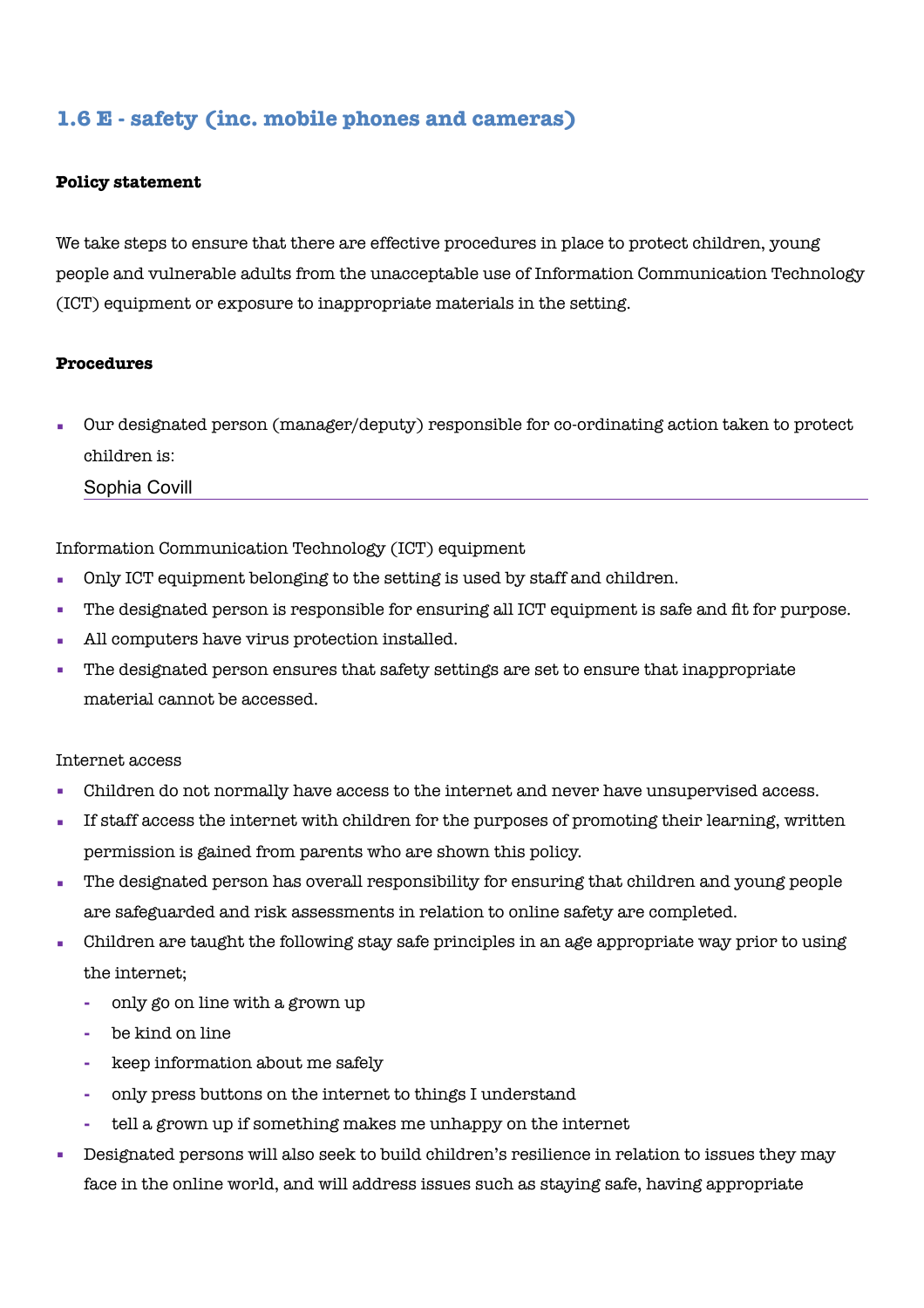friendships, asking for help if unsure, not keeping secrets as part of social and emotional development in age appropriate ways.

- If a second hand computer is purchased or donated to the setting, the designated person will ensure that no inappropriate material is stored on it before children use it.
- All computers for use by children are located in an area clearly visible to staff.
- Children are not allowed to access social networking sites.
- Staff report any suspicious or offensive material, including material which may incite racism, bullying or discrimination to the Internet Watch Foundation at [www.iwf.org.uk](http://www.iwf.org.uk/).
- Suspicions that an adult is attempting to make inappropriate contact with a child on-line is reported to the National Crime Agency's Child Exploitation and Online Protection Centre at [www.ceop.police.uk](http://www.ceop.police.uk/)**.**
- The designated person ensures staff have access to age-appropriate resources to enable them to assist children to use the internet safely.
- If staff become aware that a child is the victim of cyber-bullying, they discuss this with their parents and refer them to sources of help, such as the NSPCC on 0808 800 5000 or www.nspcc.org.uk, or Childline on 0800 1111 or www.childline.org.uk.

# Email

- Children are not permitted to use email in the setting. Parents and staff are not normally permitted to use setting equipment to access personal emails.
- Staff do not access personal or work email whilst supervising children.
- Staff send personal information by encrypted email and share information securely at all times.

# Mobile phones – children

▪ Children do not bring mobile phones or other ICT devices with them to the setting. If a child is found to have a mobile phone or ICT device with them, this is removed and stored in a locked drawer until the parent collects them at the end of the session.

# Mobile phones – staff and visitors

- Personal mobile phones are not used by our staff on the premises during working hours. They will be stored in a locked box during staff working hours. Staff are required to 'sign in' their phones to the locked box in the office, if they require using their phones during breaks they must sign out their phone and sign it back in before returning back in to the classrooms.
- In an emergency, personal mobile phones may be used in an area where there are no children present, with permission from the manager. (Staff room or office only)
- Our staff and volunteers ensure that the setting telephone number is known to family and other people who may need to contact them in an emergency.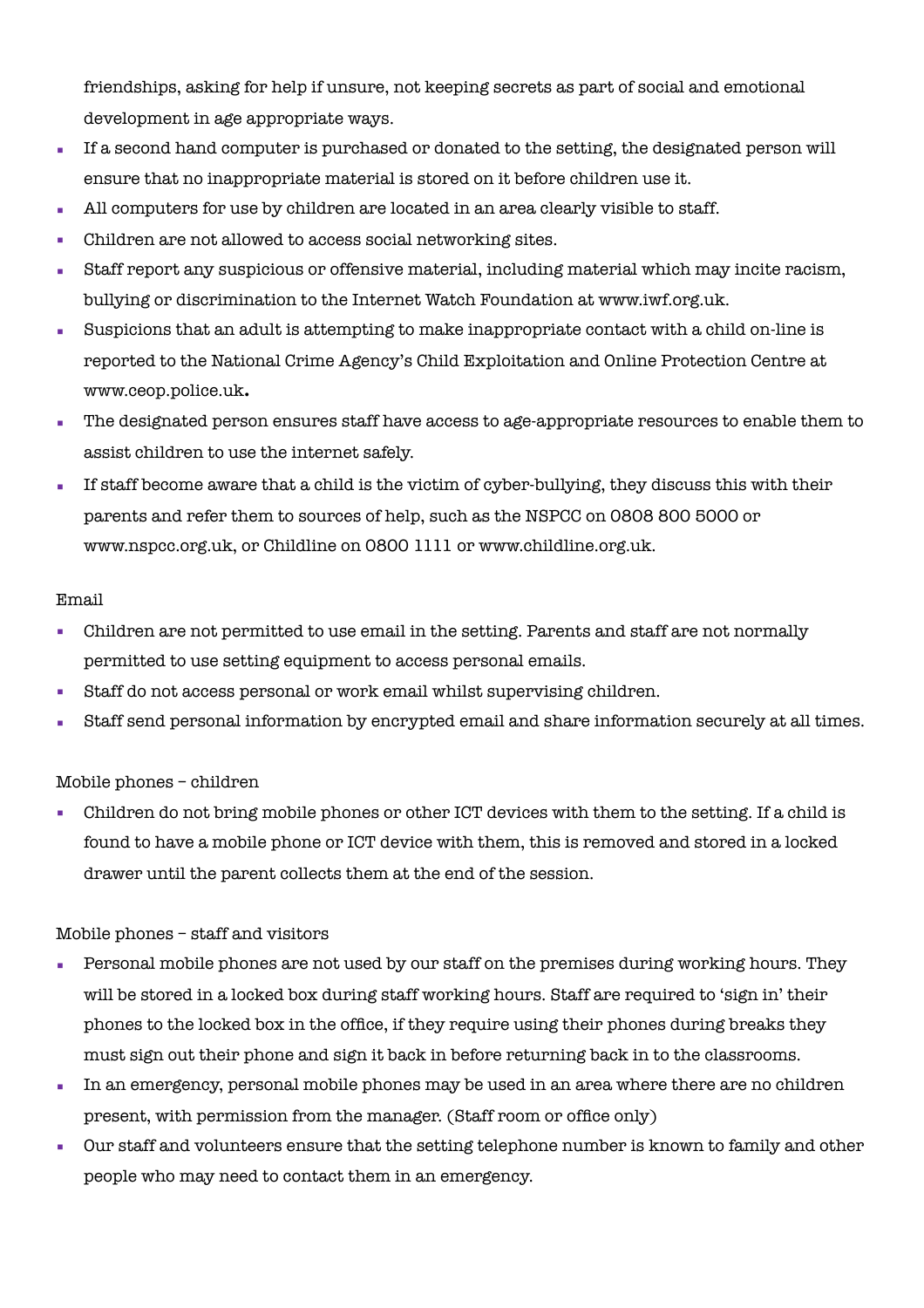- If our members of staff or volunteers take their mobile phones on outings, for use in case of an emergency, they must not make or receive personal calls, or take photographs or videos of children.
- Parents and visitors are requested not to use their mobile phones whilst on the premises. We make an exception if a visitor's company or organisation operates a lone working policy that requires contact with their office periodically throughout the day. Visitors will be advised of a quiet space where they can use their mobile phone, where no children are present.
- These rules also apply to the use of work-issued mobiles, and when visiting or supporting staff in other settings.

# Cameras and videos

- Our staff and volunteers must not bring their personal cameras or video recording equipment into the setting. (Mobile Phones to be kept in a locked box in the office.).
- Photographs and recordings of children are only taken for valid reasons, with devices owned by Meadow Lane Children's Nursery i.e. to record their learning and development, or for displays within the setting, with written permission received by parents (see the Registration form). Such use is monitored by the manager.
- Where parents request permission to photograph or record their own children at special events, general permission is gained from all parents for their children to be included. Parents are advised that they do not have a right to photograph anyone else's child or to upload photos of anyone else's children. At all special events, we advise that no parent takes any photos or videos, we will organise a photographer to take photos and/or a video copy that you may request from Meadow Lane Children's Nursery.
- If photographs of children are used for publicity purposes, parental consent must be given and safeguarding risks minimised, for example, ensuring children cannot be identified by name or through being photographed in a sweatshirt with the name of the setting on it.

# Social media

- Staff are advised to manage their personal security settings to ensure that their information is only available to people they choose to share information with.
- Staff should not accept service users, children and parents as friends due to it being a breach of expected professional conduct.
- In the event that staff name the organisation or workplace in any social media they do so in a way that is not detrimental to the organisation or its service users.
- Staff observe confidentiality and refrain from discussing any issues relating to work
- Staff should not share information they would not want children, parents or colleagues to view.
- Staff should report any concerns or breaches to the designated person in their setting.
- Staff avoid personal communication, including on social networking sites, with the children and parents with whom they act in a professional capacity. If a practitioner and family are friendly